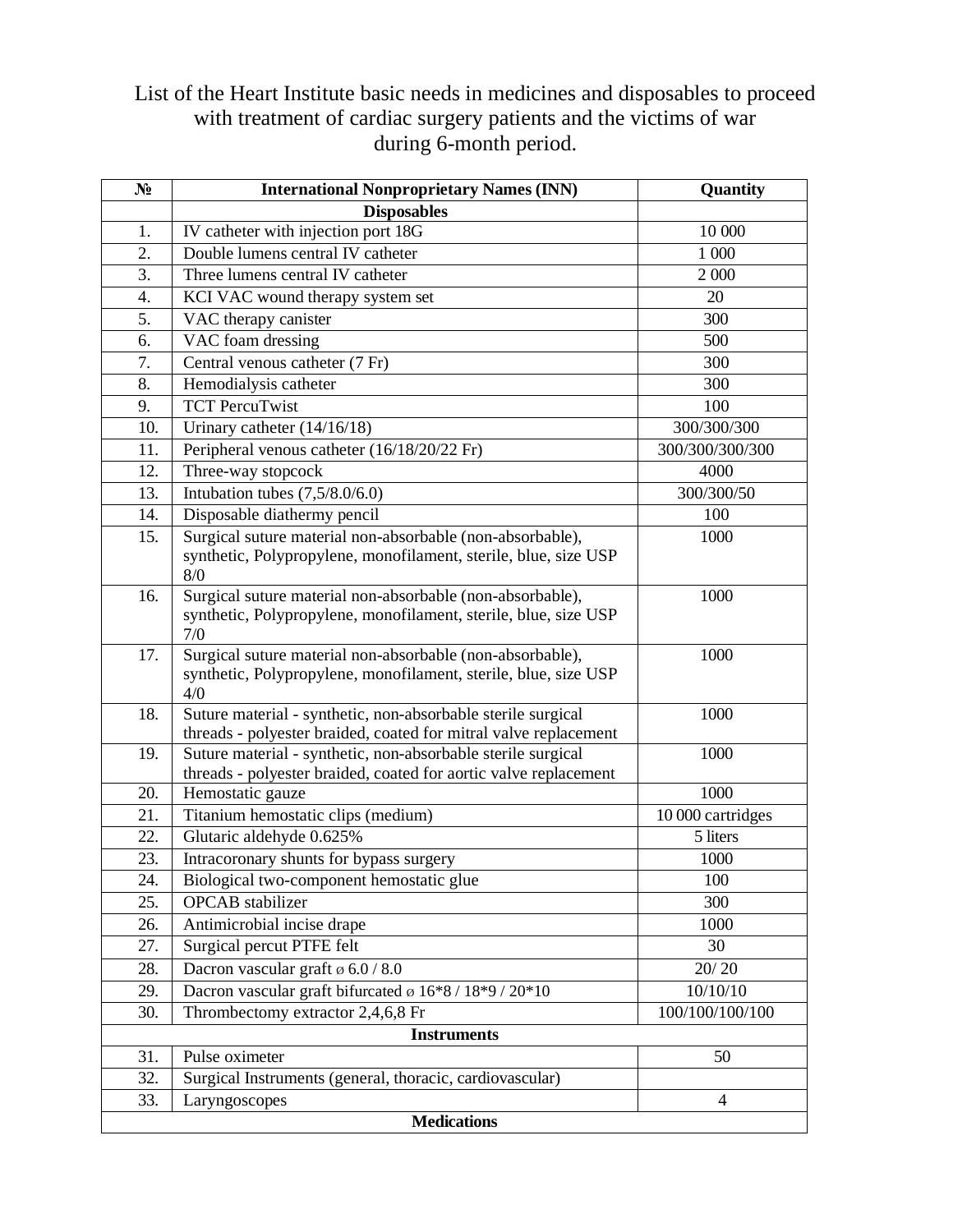| 34.               | Diazepam 10 mg ampoules and tablets                                                                                                                                                                                | 100    |  |  |
|-------------------|--------------------------------------------------------------------------------------------------------------------------------------------------------------------------------------------------------------------|--------|--|--|
| 35.               | Warfarin 2.5 mg                                                                                                                                                                                                    | 8000   |  |  |
| 36.               | Coagulation factor IX, II, VII and X in combination, 500MO                                                                                                                                                         | 50     |  |  |
| 37.               | Eptacog alfa (activated), 2mg                                                                                                                                                                                      | 50     |  |  |
| 38.               | Cefoperazone and beta-lactamase inhibitor 1000mg/1000mg                                                                                                                                                            | 3 000  |  |  |
| 39.               | Meropenem, 1000 mg                                                                                                                                                                                                 | 3 000  |  |  |
| 40.               | Ceftazidime, 1000 mg                                                                                                                                                                                               | 3 000  |  |  |
| 41.               | Metronidazole 5 mg/ml solution for infusion                                                                                                                                                                        | 2 000  |  |  |
| 42.               | Albumin 20/25%, 100ml                                                                                                                                                                                              | 2 000  |  |  |
| 43.               | Dexketoprofen, 25 mg/ml, 2ml                                                                                                                                                                                       | 5 000  |  |  |
| 44.               | Ketorolac, 30 mg/ml                                                                                                                                                                                                | 5 000  |  |  |
| 45.               | Diclofenac, 25 mg/ml, 3ml                                                                                                                                                                                          | 5 000  |  |  |
| 46.               | Dobutamine 250 mg                                                                                                                                                                                                  | 2000   |  |  |
| 47.               | Norepinephrine 16 mg/ 4 ml                                                                                                                                                                                         | 2000   |  |  |
| 48.               | Milrinone 10 mg                                                                                                                                                                                                    | 400    |  |  |
| 49.               | Dopamine 200 mg/ 5ml                                                                                                                                                                                               | 500    |  |  |
| 50.               | Vasopressin                                                                                                                                                                                                        | 100    |  |  |
| 51.               | Phenylephrine 10 mg                                                                                                                                                                                                | 100    |  |  |
| 52.               | $\overline{\text{Sim}}$ dax 12,5 mg                                                                                                                                                                                | 100    |  |  |
| 53.               | Pantoprazol 40 mg                                                                                                                                                                                                  | 2000   |  |  |
| 54.               | Metoprolol 5 mg / 5 ml                                                                                                                                                                                             | 500    |  |  |
| 55.               | Esmolol 50 mg/50 ml                                                                                                                                                                                                | 500    |  |  |
| 56.               | Furosemide 2 ml                                                                                                                                                                                                    | 15 000 |  |  |
| 57.               | Cefazolin 1.0                                                                                                                                                                                                      | 1000   |  |  |
| 58.               | Cefuroxime 1.5                                                                                                                                                                                                     | 6000   |  |  |
| 59.               | Meropenem 1.0                                                                                                                                                                                                      | 2500   |  |  |
| 60.               | Linezolid 600 mg                                                                                                                                                                                                   | 1000   |  |  |
| 61.               | Vancomycin 500 mg or 1000 mg                                                                                                                                                                                       | 1000   |  |  |
| 62.               | Povidone-iodine, 1000ml                                                                                                                                                                                            | 300    |  |  |
| 63.               | Vancomycin 500 mg or 1000 mg                                                                                                                                                                                       | 1000   |  |  |
| 64.               | Amicacin 1.0/200 ml                                                                                                                                                                                                | 1500   |  |  |
| 65.               | Imipenem 500 mg                                                                                                                                                                                                    | 4000   |  |  |
| 66.               | Tygacil 50 mg                                                                                                                                                                                                      | 250    |  |  |
| 67.               | Dexasone 4 mg                                                                                                                                                                                                      | 3000   |  |  |
| 68.               | Hydrocortisone 100 mg                                                                                                                                                                                              | 1000   |  |  |
| <b>Anesthesia</b> |                                                                                                                                                                                                                    |        |  |  |
| 69.               | Sevoflurane liquid for inhalation of 100% on 250 ml in plastic                                                                                                                                                     | 200    |  |  |
|                   | bottles with a cap of the Quik-fil system                                                                                                                                                                          |        |  |  |
| 70.               | Custodiol 1-Liter bottle                                                                                                                                                                                           | 500    |  |  |
|                   | <b>Cath Lab</b>                                                                                                                                                                                                    |        |  |  |
| 71.               | Coronary stent system with medical coating                                                                                                                                                                         | 500    |  |  |
| 72.               | Medical products for coronary angiography: set for coronary<br>angiography, which includes: catheter JL4 -1-piece, catheter JR4<br>- 1 piece, catheter PIG - 1 piece, conductor - 1 piece, introducer -<br>1 piece | 800    |  |  |
| 73.               | Medical devices for coronary angiography: set for coronary<br>angiography for transradial access, which includes: angiographic<br>catheter - 2 pieces, angiographic conductor - 1 piece, introducer<br>- 1 piece   | 1500   |  |  |
| 74.               | Intraaortic balloon catheter (balloon for counterpulsator)                                                                                                                                                         | 150    |  |  |